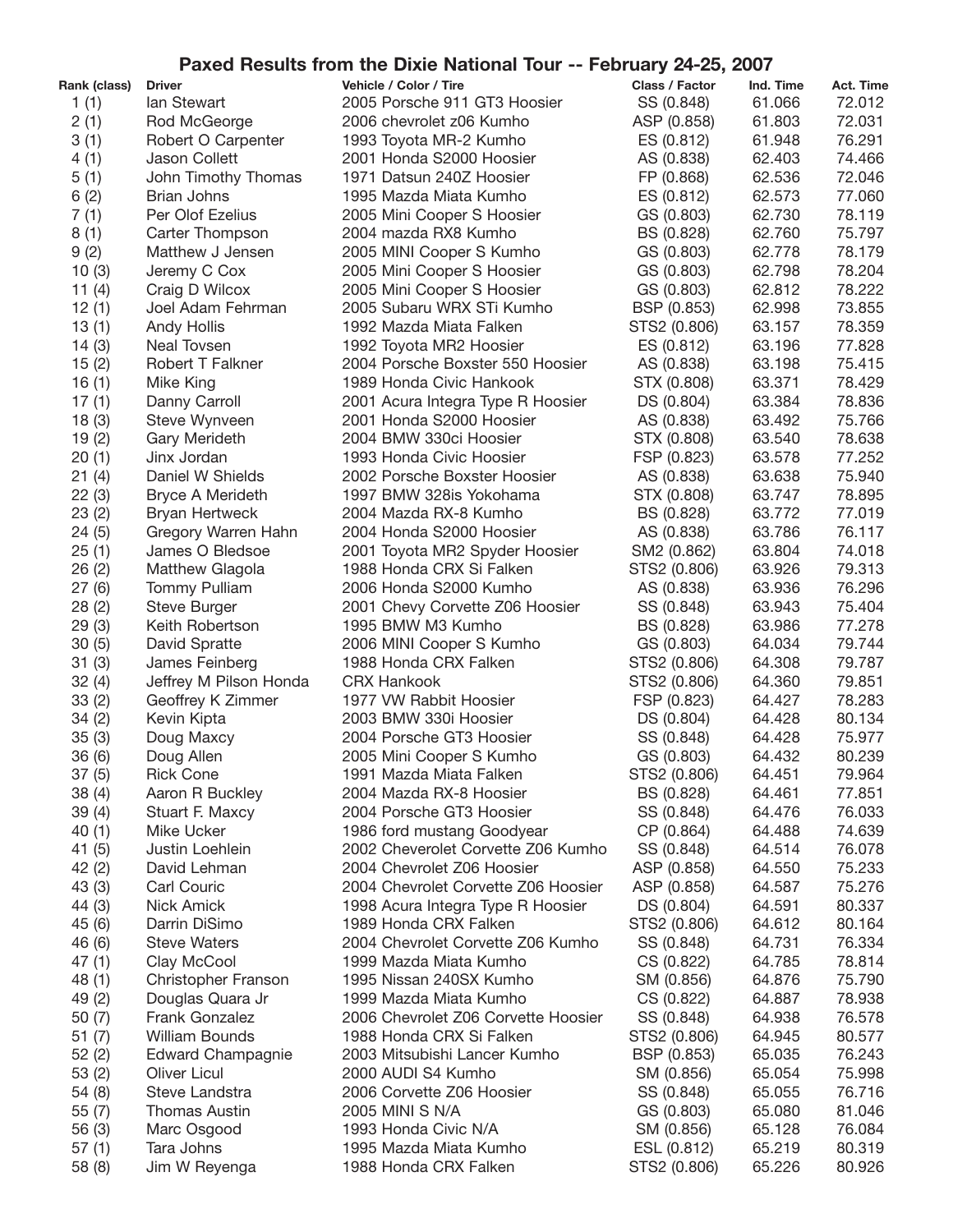| 59 (4)   | Devin Clancy                 | 1993 Honda Civic Hoosier             | SM (0.856)   | 65.267 | 76.247 |
|----------|------------------------------|--------------------------------------|--------------|--------|--------|
| 60 (9)   | Jason E Ruggles              | 1989 Honda CRX Si Falken             | STS2 (0.806) | 65.288 | 81.002 |
| 61 (10)  | Scott R Sawyer               | 1989 Honda CRX Si Kumho              | STS2 (0.806) | 65.340 | 81.067 |
| 62(3)    | Jeff Cashmore                | 1968 Chevy Corvette Hoosier          | BSP (0.853)  | 65.343 | 76.604 |
| 63 (9)   | Jerry Enger                  | 2005 Lotus Elise Hoosier             | SS (0.848)   | 65.410 | 77.134 |
| 64 (4)   | Mark McCrary                 | 1993 Toyota MR2 Kumho                | ES (0.812)   | 65.425 | 80.573 |
| 65(2)    | Shaikh J Ahmad               | 1996 Mazda Miata Hoosier             | SM2 (0.862)  | 65.427 | 75.901 |
| 66 (3)   | Dat Nguyen                   | 1999 Mazda Miata 10AE Kumho          | CS (0.822)   | 65.430 | 79.599 |
| 67(4)    | <b>Brian Whitmire</b>        | 2005 Subaru STi Hoosier              | BSP (0.853)  | 65.474 | 76.757 |
| 68 (10)  | Jose A Rodriguez             | 2004 Chevrolet Corvette Kumho        | SS (0.848)   | 65.560 | 77.311 |
| 69 (8)   | Jeff Bradley                 | 2006 mini cooper s Kumho             | GS (0.803)   | 65.565 | 81.650 |
| 70 (11)  | Jon Krolewicz                | 1985 Honda CRX Si Falken             | STS2 (0.806) | 65.583 | 81.368 |
| 71 (11)  | Gregory Shumaker             | 2002 Chevy Zed-Aught-SiX Kumho       | SS (0.848)   | 65.589 | 77.346 |
| 72 (5)   | Ivan Austin                  | 1992 Toyota MR2 Kumho                | ES (0.812)   | 65.678 | 80.884 |
| 73 (4)   | Stephen Turner               | 1997 Acura Integra Type R Falken     | STX (0.808)  | 65.696 | 81.307 |
| 74 (12)  | Arnol Gillum                 | 2005 Lotus Elise Hoosier             | SS (0.848)   | 65.708 | 77.486 |
| 75 (6)   | Mark McCallister             | 1991 Mazda Miata Kumho               | ES (0.812)   | 65.785 | 81.016 |
| 76 (1)   | Joseph J Austin              | 2002 Mini Cooper Kumho               | HS (0.789)   | 65.788 | 83.381 |
| 77 (4)   | David Carroll                | 2000 Acura Integra Type R Hoosier    | DS (0.804)   | 65.795 | 81.835 |
| 78 (9)   | Curt Boegemann               | 2005 MINI Cooper S Kumho             | GS (0.803)   | 65.796 | 81.938 |
| 79 (5)   | Michael P Cavanaugh          | 2003 Nissan 350Z Kumho               | BSP (0.853)  | 65.815 | 77.157 |
| 80 (12)  | Andrew Cowden                | 1995 Mazda Miata Falken              | STS2 (0.806) | 65.829 | 81.674 |
| 81(5)    | Peter J Corrales             | 1995 Nissan 240sx N/A                | SM (0.856)   | 65.835 | 76.910 |
|          | Dan L McMahan                |                                      |              | 65.848 | 73.987 |
| 82(1)    |                              | 1984 fds briggs and stratton Hoosier | FM (0.890)   |        |        |
| 83 (13)  | Dr. Christopher K Eveland    | 2005 Lotus Elise Hoosier             | SS (0.848)   | 65.865 | 77.671 |
| 84 (3)   | Gary Mease                   | 1996 Mazda Miata Hoosier             | SM2 (0.862)  | 65.865 | 76.410 |
| 85(5)    | Jim Thompson                 | 2004 mazda RX8 Kumho                 | BS (0.828)   | 65.898 | 79.587 |
| 86 (10)  | Jodi G Bradley               | 2006 mini cooper s Kumho             | GS (0.803)   | 65.954 | 82.135 |
| 87(6)    | <b>Mike Perakis</b>          | 1968 Chevrolet Corvette Hoosier      | BSP (0.853)  | 65.965 | 77.333 |
| 88 (11)  | Nathan Peters                | 2006 Mini Cooper S Kumho             | GS (0.803)   | 65.984 | 82.172 |
| 89(3)    | Jason T Minehart             | 2000 Mazda Protege Kumho             | FSP (0.823)  | 66.010 | 80.207 |
| 90(14)   | Peter E Lier                 | 2005 Porsche GT3 Hoosier             | SS (0.848)   | 66.043 | 77.881 |
| 91 (15)  | Keath Marx                   | 2002 Chevrolet Corvette Z06 Kumho    | SS (0.848)   | 66.066 | 77.908 |
| 92(7)    | Gordon Sabga                 | 2003 Mitsi Evo-V/// Kumho            | BSP (0.853)  | 66.119 | 77.513 |
| 93 (8)   | Jason J Tipple               | 2004 Honda S2000 Hoosier             | BSP (0.853)  | 66.135 | 77.532 |
| 94(2)    | Jim Murphy                   | 1984 DareDevil F500 Hoosier          | FM (0.890)   | 66.152 | 74.328 |
| 95(1)    | Steve Hoelscher              | 1986 Toyota MR2 Hoosier              | DP (0.860)   | 66.169 | 76.941 |
| 96(1)    | Patrick N Bullis             | 1983 Reynard FF Hoosier              | CM (0.909)   | 66.184 | 72.810 |
| 97 (13)  | Adam Breakey                 | 1990 Mazda Miata Falken              | STS2 (0.806) | 66.224 | 82.164 |
| 98 (16)  | David Boyers OMaley          | 2002 Chevrolet Corvette Z06 Kumho    | SS (0.848)   | 66.251 | 78.126 |
| 99(2)    | Greg Lee                     | 2002 MINI Cooper Kumho               | HS (0.789)   | 66.259 | 83.979 |
| 100(1)   | Jeremy L Warwin              | 1989 Honda Civic Si Falken           | STS (0.805)  | 66.268 | 82.320 |
| 101(2)   | Scott Strickland             | 1989 Honda Civic Si Falken           | STS (0.805)  | 66.320 | 82.385 |
| 102(3)   | Ron Foley                    | 2004 Mini Cooper Hoosier             | HS (0.789)   | 66.335 | 84.075 |
| 103(1)   | Ann Hollis                   | 2005 Porsche GT3 Hoosier             | SSL (0.848)  | 66.363 | 78.258 |
| 104(6)   | Dustin Graham                | 2005 Nissan 350z Track               | BS (0.828)   | 66.396 | 80.189 |
| 105(2)   | <b>Rick Ruth</b>             | 1977 Ford MiniBoss Hoosier           | CP (0.864)   | 66.402 | 76.854 |
| 106(4)   | Joshua Feingold              | 1999 Mazda Miata Kumho               | CS (0.822)   | 66.421 | 80.804 |
| 107 (14) | Phillip S Osborne            | 1988 Honda CRX Si Falken             | STS2 (0.806) | 66.459 | 82.455 |
| 108(7)   | Steve I Crotts               | 2000 Honda S2000 N/A                 | AS (0.838)   | 66.461 | 79.309 |
| 109(4)   | Jesse Naughton               | 2001 Toyota MR Spyder Hoosier        | SM2 (0.862)  | 66.556 | 77.211 |
| 110(1)   | Marko Horn                   | 1989 Honda CRX Hoosier               | EP (0.863)   | 66.563 | 77.130 |
| 111(5)   | Stephen Rife                 | 1999 Mazda Miata Kumho               | CS (0.822)   | 66.580 | 80.997 |
| 112(1)   | <b>Steven Brent Kornhaus</b> | 2006 Subaru Impreza WRX Falken       | STU (0.821)  | 66.622 | 81.147 |
| 113 (9)  | Dan Chadwick                 | 1996 Chevy Corvette Kumho            | BSP (0.853)  | 66.655 | 78.142 |
| 114(1)   | <b>Justin Sims</b>           | 2002 stalker v6 super stalk N/A      | EM (0.879)   | 66.662 | 75.839 |
| 115 (12) | Megan Marcum                 | 2006 Mini Cooper Kumho               | GS (0.803)   | 66.686 | 83.046 |
| 116(3)   | Sean Minehart                | 1992 Honda Civic Si                  | STS (0.805)  | 66.769 | 82.943 |
| 117 (15) | Keith Vail                   | 1994 Mazda Miata Falken              | STS2 (0.806) | 66.789 | 82.865 |
| 118(8)   | Jeffrey P Wetzel             | 2003 Honda S2000 Kumho               | AS (0.838)   | 66.924 | 79.861 |
|          |                              |                                      |              |        |        |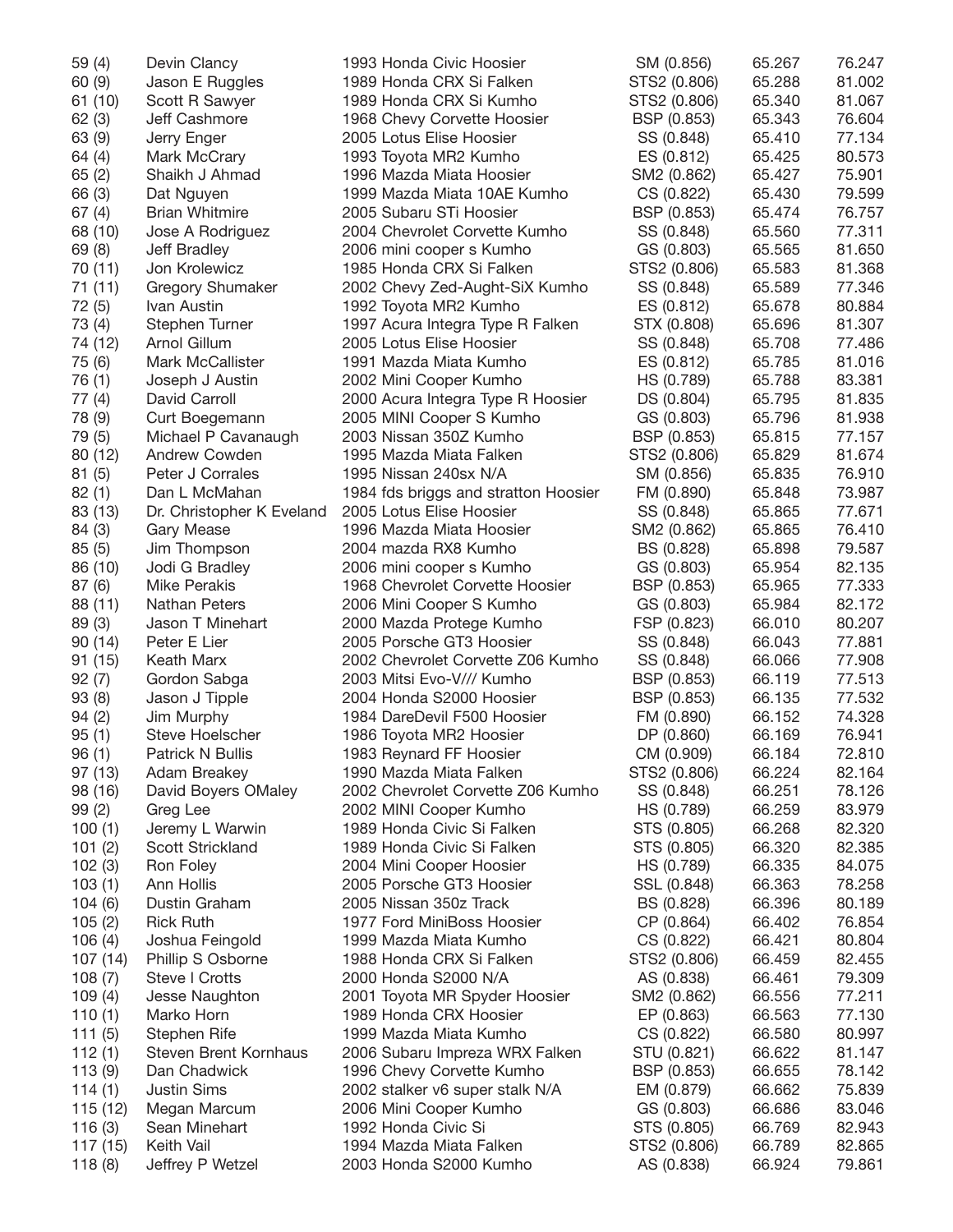| 119(1)   | Thomas Hiromoto           | 1994 Mazda Miata Kumho            | CSP (0.845)  | 66.943 | 79.223 |
|----------|---------------------------|-----------------------------------|--------------|--------|--------|
| 120(6)   | James McCool              | 1999 Mazda Miata Kumho            | CS (0.822)   | 66.954 | 81.452 |
| 121(2)   | Chris L Heisler           | 1996 Mazda Miata Kumho            | CSP (0.845)  | 66.992 | 79.280 |
| 122(3)   | Robert L Cain, Jr.        | 1994 Mazda Miata Kumho            | CSP (0.845)  | 67.037 | 79.334 |
| 123(1)   | Meredith Nogewicz         | 2005 Subaru STi Kumho             | ASL (0.838)  | 67.050 | 80.012 |
| 124 (10) | Edward A Wesch, Jr.       | 1992 Chevrolet Corvette Hoosier   | BSP (0.853)  | 67.083 | 78.644 |
| 125(4)   | Pete Johnson              | 1995 Dodge Neon Hankook           | STS (0.805)  | 67.090 | 83.342 |
| 126(2)   | Chris E Harp              | 2004 Subaru Impreza WRX Yokohama  | STU (0.821)  | 67.095 | 81.724 |
| 127 (16) | Jason A Farley            | 1995 Mazda Miata Falken           | STS2 (0.806) | 67.113 | 83.267 |
| 128(4)   | <b>Rick Blair</b>         | 1988 Toyota MR2 supercharg Kumho  | CSP (0.845)  | 67.114 | 79.425 |
|          |                           | 1992 Toyota MR2 Hoosier           |              |        | 82.737 |
| 129(2)   | Katie Lacey               |                                   | ESL (0.812)  | 67.182 |        |
| 130(2)   | Sharron M Shields         | 2002 Porsche Boxster S Hoosier    | ASL (0.838)  | 67.205 | 80.197 |
| 131(11)  | <b>William Cook</b>       | 2005 Subaru STI Kumho             | BSP (0.853)  | 67.222 | 78.806 |
| 132(1)   | Peter Hendy               | 1996 Dodge Neon Kumho             | DSP (0.836)  | 67.234 | 80.423 |
| 133(3)   | <b>Brian Hoover</b>       | 1986 ford mustang Goodyear        | CP (0.864)   | 67.236 | 77.820 |
| 134(2)   | Donna Marx                | 2002 Chevrolet Corvette Z06 Kumho | SSL (0.848)  | 67.242 | 79.295 |
| 135 (12) | Josh Cavanaugh            | 2003 Nissan 350Z Kumho            | BSP (0.853)  | 67.330 | 78.933 |
| 136(1)   | Shane Taber               | 2007 Ford Mustang CS Hoosier      | ESP (0.834)  | 67.331 | 80.733 |
| 137(5)   | Randy Hoover              | 1989 Honda Civic SI Falken        | STS (0.805)  | 67.358 | 83.675 |
| 138 (13) | Jarrad Andrew Rahal       | 2004 Honda S2K Hoosier            | BSP (0.853)  | 67.382 | 78.994 |
| 139(2)   | Jason Huepenbecker        | 2007 Ford Mustang GT Hoosier      | ESP (0.834)  | 67.384 | 80.796 |
| 140(2)   | <b>Bill Coffey</b>        | 1971 Datsun 240Z Hoosier          | FP (0.868)   | 67.440 | 77.696 |
| 141(9)   | <b>Andrew Hicks</b>       | 2001 Honda S2000 Kumho            | AS (0.838)   | 67.454 | 80.494 |
| 142(1)   | Grady E Wood,             | Jr. 1986 Honda Civic Hoosier      | XP (0.874)   | 67.498 | 77.229 |
| 143(3)   | Chi Ho                    | 2004 Subaru STI Hoosier           | FP (0.868)   | 67.502 | 77.767 |
| 144(6)   | Bryan Hull                | 1991 Saturn SC Kumho              | STS (0.805)  | 67.509 | 83.862 |
| 145(3)   | Joan Clark                | 2001 Corvette Z06 Hoosier         | SSL (0.848)  | 67.592 | 79.707 |
| 146 (3)  | Trey H Davis              | 2004 Subaru WRX STi Yokohama      | STU (0.821)  | 67.721 | 82.486 |
| 147(5)   | Thomas M Shuman           | 1987 Honda CRX Kumho              | CSP (0.845)  | 67.723 | 80.145 |
| 148(3)   | Thomas J Buckman          | 1986 Red Devil F440 Hoosier       | FM (0.890)   | 67.734 | 76.106 |
|          |                           |                                   |              |        |        |
| 149 (5)  | <b>Christopher Travis</b> | 1993 Honda Civic Hoosier          | SM2 (0.862)  | 67.819 | 78.676 |
| 150(7)   | Des Toups                 | 2000 Ford Focus Falken            | STS (0.805)  | 67.842 | 84.276 |
| 151 (14) | Jason Brown               | 2005 Subaru STi Kumho             | BSP (0.853)  | 67.976 | 79.690 |
| 152(4)   | Brett Hudson              | 2005 Subaru STI Yokohama          | STU (0.821)  | 67.977 | 82.798 |
| 153 (10) | <b>Brian Bell</b>         | 2005 Subaru STi                   | AS (0.838)   | 67.984 | 81.127 |
| 154(2)   | Tim D Boyett              | 1994 Honda Civic N/A              | XP (0.874)   | 68.049 | 77.859 |
| 155(6)   | John Waight               | 1992 Mazda Miata Hoosier          | CSP (0.845)  | 68.064 | 80.549 |
| 156 (4)  | Jeff Akomer               | 2005 Mitsubishi Evolution - Kumho | FP (0.868)   | 68.076 | 78.428 |
| 157 (17) | <b>Matthew Feeney</b>     | 1989 Honda CRX SI Falken          | STS2 (0.806) | 68.166 | 84.573 |
| 158 (6)  | Tim R Smith               | 2003 mini s Kumho                 | SM (0.856)   | 68.168 | 79.635 |
| 159(5)   | Cole Milstead             | 2005 Mazda RX-8 Kumho             | STU (0.821)  | 68.207 | 83.078 |
| 160(3)   | Donna Cate Frank          | 2007 Pontiac Solstice GXP Hoosier | ASL (0.838)  | 68.217 | 81.405 |
| 161(2)   | <b>Ted Visscher</b>       | 1981 Royale RP-31 Hoosier         | CM (0.909)   | 68.250 | 75.082 |
| 162(7)   | Sean Ashley Yoder         | 1994 Mazda Miata Kumho            | CSP (0.845)  | 68.257 | 80.778 |
| 163 (11) | Charles H Frank           | 2007 Pontiac Solstice GXP Hoosier | AS (0.838)   | 68.302 | 81.506 |
| 164 (8)  | Jimmy J Hoekstra          | 1995 Mazda Miata NA Kumho         | CSP (0.845)  | 68.345 | 80.882 |
| 165(2)   | <b>Mark Presley</b>       | 1971 Datsun 240Z N/A              | EM (0.879)   | 68.346 | 77.754 |
| 166 (9)  | <b>Wally Lacey</b>        | 1995 mazda miata Hoosier          | CSP (0.845)  | 68.355 | 80.893 |
| 167 (15) | <b>Russ Clark</b>         | 1973 Datsun 240z Kumho            | BSP (0.853)  | 68.361 | 80.142 |
| 168(5)   | Brian M Cembor            | 1997 Acura Integra TypeR Falken   | STX (0.808)  | 68.411 | 84.667 |
| 169 (12) | Hallman Wade Carpenter    | 2004 Porshe 550 Boxter            | AS (0.838)   | 68.418 | 81.644 |
|          |                           |                                   |              |        |        |
| 170 (4)  | Richard D McLean          | 1971 Datsun 510 Hoosier           | FSP (0.823)  | 68.474 | 83.200 |
| 171 (13) | Bill Gary, Jr.            | 2006 Mini Cooper S Kumho          | GS (0.803)   | 68.519 | 85.329 |
| 172 (7)  | Debbi S Eley              | 1999 Mazda Miata Kumho            | CS (0.822)   | 68.589 | 83.441 |
| 173 (18) | Mark Gregory Davis        | 1991 Mazda Miata Falken           | STS2 (0.806) | 68.618 | 85.134 |
| 174 (8)  | Derek Kunkewitz           | 1989 Honda Civic Falken           | STS (0.805)  | 68.639 | 85.266 |
| 175 (13) | Sacha Tauber              | 2004 Honda S2000 Hoosier          | AS (0.838)   | 68.708 | 81.990 |
| 176(4)   | Diane Wood Austin         | 2005 Mini Kumho                   | HS (0.789)   | 68.777 | 87.170 |
| 177 (8)  | <b>Brian Hatten</b>       | 1999 Mazda Miata Kumho            | CS (0.822)   | 68.783 | 83.678 |
| 178 (19) | Matthew Palombi           | 1991 Honda CRX Si Falken          | STS2 (0.806) | 68.807 | 85.369 |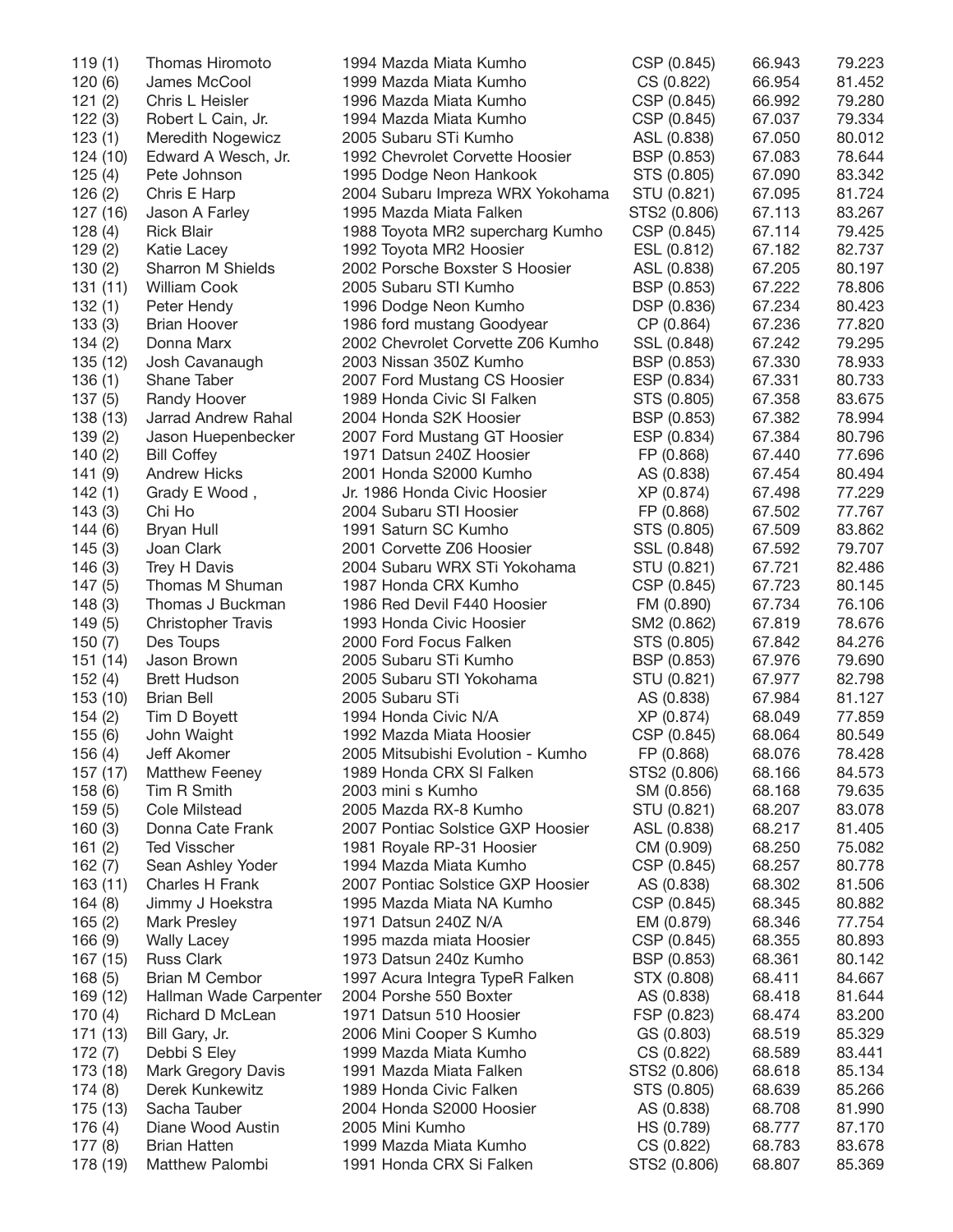| 179 (7)  | Larry Ferrell            | 1991 Mazda Miata Kumho                             | ES (0.812)          | 68.810 | 84.741 |
|----------|--------------------------|----------------------------------------------------|---------------------|--------|--------|
| 180(4)   | Tim Reardon              | 1989 Red Devil Red devil Hoosier                   | FM (0.890)          | 68.831 | 77.338 |
| 181(6)   | Hai Viet Nguyen          | 2005 Subaru STi Yokohama                           | STU (0.821)         | 68.915 | 83.940 |
| 182 (20) | Matthew Z. Leach         | ?                                                  | STS2 (0.806)        | 68.937 | 85.530 |
| 183 (9)  | <b>Justin Rest</b>       | 1995 Dodge Neon Sport Co Hankook                   | STS (0.805)         | 68.947 | 85.649 |
| 184(8)   | Glen Minehart            | 1995 Mazda Miata Kumho                             | ES (0.812)          | 68.950 | 84.914 |
| 185(2)   | Robert G Chrismas        | 1987 Honda CRX Hoosier                             | EP (0.863)          | 68.962 | 79.910 |
| 186 (4)  | Roberta Wetzel           | 2003 Honda S2000 N/A                               | ASL (0.838)         | 69.030 | 82.375 |
| 187(3)   | Mark Van De Carr         | 1973 Triumph TR6 N/A                               | EM (0.879)          | 69.119 | 78.634 |
| 188(1)   | <b>Bill Forbes</b>       | 1962 Triumph TR-4 Kumho                            | GP (0.847)          | 69.147 | 81.637 |
|          |                          | 2004 Subaru STI Falken                             |                     |        |        |
| 189 (7)  | <b>Greg Pressley</b>     |                                                    | STU (0.821)         | 69.339 | 84.457 |
| 190 (10) | Michael S May            | 2005 Scion tC Falken                               | STS (0.805)         | 69.361 | 86.163 |
| 191 (8)  | Robert M Langham, Jr.    | Subaru WRX                                         | STU (0.821)         | 69.475 | 84.622 |
| 192 (21) |                          | Michael Anthony Casino, J 1991 Honda CRX Si Falken | STS2 (0.806)        | 69.778 | 86.573 |
| 193(4)   | Thomas A Simon           | 2005 Chevrolet Corvette Hoosier                    | ASP (0.858)         | 69.854 | 81.415 |
| 194 (17) | Malcolm Lawson           | 2005 Lotus Elise Hoosier                           | SS (0.848)          | 69.926 | 82.460 |
| 195 (16) | Edward Wesch, Sr.        | 1992 Chevrolet Corvette Hoosier                    | BSP (0.853)         | 69.995 | 82.058 |
| 196 (5)  | Sandra T Falkner         | 2004 PORSCHE Boxster 55 N/A                        | ASL (0.838)         | 70.009 | 83.543 |
| 197 (6)  | David Disney             | 1999 Mazda Miata Kumho                             | SM2 (0.862)         | 70.056 | 81.272 |
| 198 (3)  | Robert Boyett            | 2006 Pontiac GTO Kumho                             | ESP (0.834)         | 70.121 | 84.078 |
| 199(1)   | <b>Kristin Tipple</b>    | 2004 Honda S2000 Hoosier                           | BSPL (0.853)        | 70.195 | 82.292 |
| 200(3)   | Krista Minehart          | 1995 Mazda Miata Kumho                             | ESL (0.812)         | 70.218 | 86.475 |
| 201 (18) | <b>Christy Alvord</b>    | 2005 Lotus Elise Hoosier                           | SS (0.848)          | 70.309 | 82.911 |
| 202(5)   | Pat Smith                | 2002 Chevy Corvette Z06 Kumho                      | ASP (0.858)         | 70.331 | 81.971 |
| 203(7)   | Steven Taylor            | 2002 Ford Mustang N/A                              | SM (0.856)          | 70.366 | 82.203 |
|          | Donna Littlejohn         | 2002 Chevrolet Corvette Z06 Kumho                  | ASPL (0.858)        | 70.391 | 82.041 |
| 204(1)   |                          |                                                    |                     |        |        |
| 205(1)   | <b>Brenda Ucker</b>      | 1986 Ford Mustang Goodyear                         | CPL (0.864)         | 70.513 | 81.612 |
| 206(2)   | Jamie Blankenburg        | 1987 BMW 325is Yokohama                            | DSP (0.836)         | 70.517 | 84.350 |
| 207 (11) | Matthew T Morin          | 1996 Plymouth Neon Falken                          | STS (0.805)         | 70.533 | 87.619 |
| 208(7)   | Ryan Reynolds            | 1999 Mazda Miata Hoosier                           | SM2 (0.862)         | 70.577 | 81.876 |
| 209 (6)  | Beate F Frank            | 2005 Chevrolet Corvette Hoosier                    | ASP (0.858)         | 70.722 | 82.426 |
| 210(2)   | Kristen Wesch            | 1992 Chevrolet Corvette Hoosier                    | <b>BSPL (0.853)</b> | 70.744 | 82.936 |
| 211(9)   | C J Milstead             | 2005 Mazda RX-8 Falken                             | STU (0.821)         | 70.959 | 86.430 |
| 212 (12) | John F Brotbeck          | 2000 Ford Focus ZX3 Falken                         | STS (0.805)         | 71.000 | 88.199 |
| 213 (22) | Andy Monfalcone          | 1992 Mazda Miata Falken                            | STS2 (0.806)        | 71.343 | 88.515 |
| 214(1)   | Lisa Feeney              | 1989 Honda CRX SI Falken                           | STS2L (0.806)       | 71.451 | 88.649 |
| 215(8)   | James Shoemaker          | 2003 Mini Cooper S N/A                             | SM (0.856)          | 71.465 | 83.487 |
| 216(3)   | Don W Johnson            | 2001 Ford Focus ZX3                                | DSP (0.836)         | 71.486 | 85.510 |
| 217(1)   | David Flesher            | 1974 Royale RP18 FSV Goodyear                      | BM (0.944)          | 71.633 | 75.882 |
| 218(10)  | Adrian J Wells           | 1993 Mazda Rx-7 Kumho                              | STU (0.821)         | 71.817 | 87.475 |
| 219 (23) | Timothy P Walsh          | 1994 Mazda Miata Falken                            | STS2 (0.806)        | 71.857 | 89.153 |
| 220(4)   | Laura Johnson            | 2001 Ford Focus Falken                             | DSP (0.836)         | 71.960 | 86.076 |
| 221(8)   | <b>Tripper Cook</b>      | 1999 Mazda Miata Hoosier                           | SM2 (0.862)         | 71.990 | 83.515 |
| 222(2)   | Joyce Ruth               | 1977 Ford MiniBoss Hoosier                         | CPL (0.864)         | 72.020 | 83.357 |
|          |                          |                                                    |                     |        |        |
| 223(4)   | Sean T Ittner            | 2000 Ford Mustang V6 N/A                           | CP (0.864)          | 72.062 | 83.405 |
| 224 (10) | <b>Bryan Batchelor</b>   | 1989 Honda CRX                                     | CSP (0.845)         | 72.132 | 85.363 |
| 225(2)   | Carol A Cone             | 1991 Mazda Miata Kumho                             | STS2L (0.806)       | 72.384 | 89.807 |
| 226(1)   | Neva Hoover              | 1996 TRACK MAGIC KAR                               | F125L (0.946)       | 72.431 | 76.566 |
| 227(5)   | Jonathan Dove            | 1992 Volkswagen Golf Hoosier                       | HS (0.789)          | 72.642 | 92.068 |
| 228(1)   | <b>Brian A Meyers</b>    | 2005 Birel Rotax                                   | F125 (0.946)        | 72.922 | 77.085 |
| 229(3)   | Paul W Neal              | 1970 Datsun 510 Goodyear                           | EP (0.863)          | 72.986 | 84.573 |
| 230 (11) | lan Barber               | 1989 Honda CRX                                     | CSP (0.845)         | 73.294 | 86.738 |
| 231(4)   | Dennis Regan Quick       | 1989 Honda CRX Hoosier                             | EP (0.863)          | 74.013 | 85.762 |
| 232(4)   | Jacqueline Lawson        | 2005 Lotus Elise Hoosier                           | SSL (0.848)         | 74.049 | 87.322 |
| 233(5)   | <b>Charles R Schultz</b> | 1994 Ford Escort GT Kumho                          | FSP (0.823)         | 74.707 | 90.774 |
| 234 (19) | Jose Rodriguez           | 2004 Chevrolet Corvette Kumho                      | SS (0.848)          | 74.948 | 88.382 |
| 235(5)   | Charina Hansen           | 1987 Honda CRX Hoosier                             | EP (0.863)          | 75.015 | 86.924 |
| 236 (2)  | <b>Richard E Miller</b>  | 1958 Austin Healey Sprite Hoosier                  | GP (0.847)          | 75.175 | 88.755 |
| 237 (4)  | Dean Van De Carr         | 1973 Triumph TR6 Hoosier                           | EM (0.879)          | 78.071 | 88.818 |
|          |                          |                                                    |                     |        |        |
| 238(1)   | Melissa Anderson         | 1989 Honda Civic Falken                            | STSL (0.805)        | 78.458 | 97.463 |